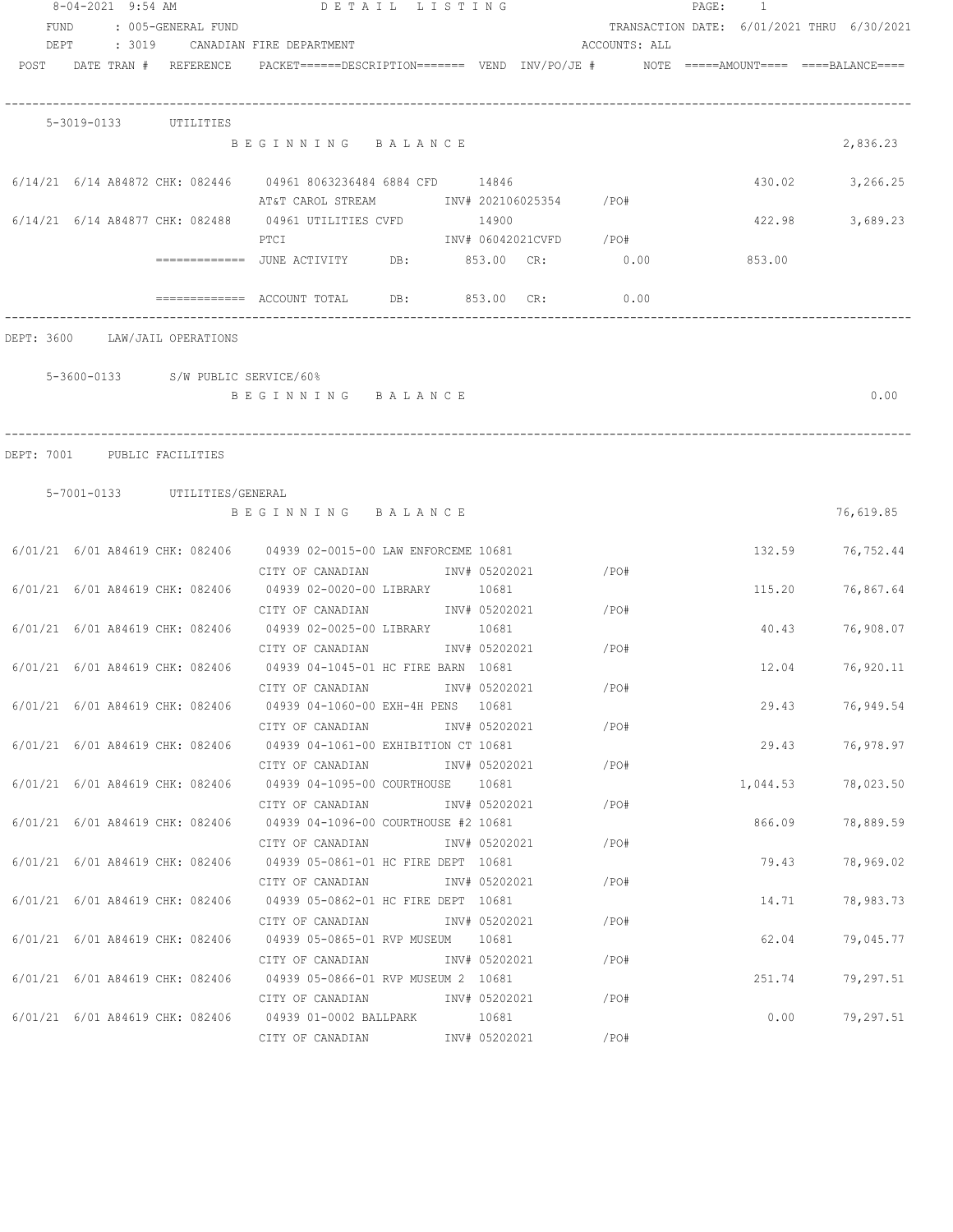|      | $8 - 04 - 2021$ 9:54 AM         |                                 | DETAIL LISTING                                                                                    |                                    |               | PAGE: | $\overline{2}$ |                                            |
|------|---------------------------------|---------------------------------|---------------------------------------------------------------------------------------------------|------------------------------------|---------------|-------|----------------|--------------------------------------------|
| FUND |                                 | : 005-GENERAL FUND              |                                                                                                   |                                    |               |       |                | TRANSACTION DATE: 6/01/2021 THRU 6/30/2021 |
| DEPT |                                 | : 7001 PUBLIC FACILITIES        |                                                                                                   |                                    | ACCOUNTS: ALL |       |                |                                            |
|      | POST DATE TRAN # REFERENCE      |                                 | PACKET======DESCRIPTION========  VEND  INV/PO/JE #         NOTE  =====AMOUNT====  ====BALANCE==== |                                    |               |       |                |                                            |
|      |                                 | 6/14/21 6/14 A84721 CHK: 082507 | 04961 UTILITIES/MUSEUM 10001                                                                      |                                    |               |       | 464.46         | 79,761.97                                  |
|      |                                 |                                 | XCEL ENERGY                                                                                       | INV# 733380484 /PO#                |               |       |                |                                            |
|      |                                 | 6/14/21 6/14 A84721 CHK: 082507 | 04961 UTILITIES/JAIL                                                                              | 10001                              |               |       | 1,221.14       | 80,983.11                                  |
|      |                                 |                                 | XCEL ENERGY                                                                                       | INV# 733380484 /PO#                |               |       |                |                                            |
|      |                                 | 6/14/21 6/14 A84721 CHK: 082507 | 04961 UTILITIES/LIBRARY                                                                           | 10001                              |               |       | 677.65         | 81,660.76                                  |
|      |                                 |                                 | XCEL ENERGY                                                                                       | INV# 733380484                     | $/$ PO#       |       |                |                                            |
|      |                                 | 6/14/21 6/14 A84721 CHK: 082507 | 04961 UTILITIES/COURTHOUSE 10001                                                                  |                                    |               |       | 746.12         | 82,406.88                                  |
|      |                                 |                                 | XCEL ENERGY                                                                                       | INV# 733380484                     | /PO#          |       |                |                                            |
|      |                                 |                                 | 6/14/21 6/14 A84721 CHK: 082507 04961 UTILITIES/MUSEUM 10001                                      |                                    |               |       | 0.00           | 82,406.88                                  |
|      |                                 |                                 | XCEL ENERGY                                                                                       | INV# 733380484                     | /PO#          |       |                |                                            |
|      |                                 |                                 | 6/14/21 6/14 A84721 CHK: 082507 04961 UTILITIES/RC MAINT BLDG 10001                               |                                    |               |       | 96.38          | 82,503.26                                  |
|      |                                 |                                 | XCEL ENERGY                                                                                       | INV# 733380484                     | /PO#          |       |                |                                            |
|      |                                 |                                 | 6/14/21 6/14 A84721 CHK: 082507 04961 N HWY 60/83 N PARK/RV PA 10001                              |                                    |               |       | 81.11          | 82,584.37                                  |
|      |                                 |                                 | XCEL ENERGY 1NV# 733380484                                                                        | $/$ PO#                            |               |       |                |                                            |
|      |                                 |                                 | 10001<br>6/14/21 6/14 A84721 CHK: 082507 04961 2 MAIN ST.                                         |                                    |               |       | 186.76         | 82,771.13                                  |
|      |                                 |                                 | XCEL ENERGY                                                                                       | INV# 733380484                     | / PO#         |       |                |                                            |
|      |                                 |                                 | 6/14/21 6/14 A84721 CHK: 082507 04961 SE OF CITY FOURPLEX 10001                                   |                                    |               |       | 1,026.25       | 83,797.38                                  |
|      |                                 |                                 | XCEL ENERGY                                                                                       | INV# 733380484                     | /PO#          |       |                |                                            |
|      | 6/14/21 6/14 A84721 CHK: 082507 |                                 | 04961 BIRCH & GILMER LITES 10001                                                                  |                                    |               |       | 46.17          | 83,843.55                                  |
|      |                                 |                                 | XCEL ENERGY                                                                                       | INV# 733380484                     | / PO#         |       |                |                                            |
|      | 6/14/21 6/14 A84721 CHK: 082507 |                                 | 04961 1005 N 6TH ST                                                                               | 10001                              |               |       | 71.02          | 83, 914.57                                 |
|      |                                 |                                 | XCEL ENERGY                                                                                       | INV# 733380484                     | /PO#          |       |                |                                            |
|      |                                 | 6/14/21 6/14 A84721 CHK: 082507 | 04961 RECURRING CHARGES                                                                           | 10001                              |               |       | 132.50         | 84,047.07                                  |
|      |                                 |                                 | XCEL ENERGY                                                                                       | INV# 733380484                     | $/$ PO#       |       |                |                                            |
|      | 6/14/21 6/14 A84774 CHK: 082484 |                                 | 04961 OTHER METERS                                                                                | 12592                              |               |       | 0.00           | 84,047.07                                  |
|      |                                 |                                 | NORTH PLAINS ELECTRIC CO- INV# 060120212                                                          |                                    | /PO#          |       |                |                                            |
|      |                                 | 6/14/21 6/14 A84774 CHK: 082484 | 04961 GEM VOTING BOOTH                                                                            | 12592                              |               |       | 31.88          | 84,078.95                                  |
|      |                                 |                                 | NORTH PLAINS ELECTRIC CO- INV# 060120212                                                          | /PO#                               |               |       |                |                                            |
|      |                                 | 6/14/21 6/14 A84776 CHK: 082484 | 04961 OTHER METERS                                                                                | 12592                              |               |       | 0.00           | 84,078.95                                  |
|      |                                 |                                 | NORTH PLAINS ELECTRIC CO- INV# 060120214                                                          |                                    | /PO#          |       |                |                                            |
|      | 6/14/21 6/14 A84776 CHK: 082484 |                                 | 04961 GEM VOTING BOOTH                                                                            | 12592                              |               |       | 88.50          | 84, 167. 45                                |
|      |                                 |                                 | NORTH PLAINS ELECTRIC CO- INV# 060120214                                                          |                                    | /PO#          |       |                |                                            |
|      |                                 |                                 | 6/14/21 6/14 A84777 CHK: 082484 04961 UTILITIES EX CENTER                                         | 12592                              |               |       |                | 1,664.04 85,831.49                         |
|      |                                 |                                 | NORTH PLAINS ELECTRIC CO- INV# 06012021E                                                          |                                    | /PO#          |       |                |                                            |
|      |                                 |                                 | 6/14/21 6/14 A84804 CHK: 082502 04961 UTILITIES BALLPARK                                          | 13824                              |               |       | 14.45CR        | 85,817.04                                  |
|      |                                 |                                 | WEST TEXAS GAS, INC                                                                               | INV# 06012021BP / PO#              |               |       |                |                                            |
|      |                                 |                                 | 6/14/21 6/14 A84805 CHK: 082502 04961 UTILITIES PAVILION                                          | 13824                              |               |       | 14.45CR        | 85,802.59                                  |
|      |                                 |                                 | WEST TEXAS GAS, INC                                                                               | INV# 06012021P                     | /PO#          |       |                |                                            |
|      |                                 |                                 | 6/14/21 6/14 A84806 CHK: 082502 04961 UTILITIES FIRE STATION 13824                                |                                    |               |       | 129.67         | 85,932.26                                  |
|      |                                 |                                 | WEST TEXAS GAS, INC                                                                               | INV# 06012021                      | /PO#          |       |                |                                            |
|      |                                 | 6/14/21 6/14 A84807 CHK: 082502 | 04961 UTILITIES COURTHOUSE 13824                                                                  |                                    |               |       | 87.92          | 86,020.18                                  |
|      |                                 |                                 | WEST TEXAS GAS, INC                                                                               | INV# 06012021CH                    | / PO#         |       |                |                                            |
|      |                                 | 6/14/21 6/14 A84808 CHK: 082502 | 04961 UTILITIES EX CENTER SHOW 13824                                                              |                                    |               |       | 339.20         | 86, 359. 38                                |
|      |                                 |                                 | WEST TEXAS GAS, INC                                                                               | INV# 06012021EC                    | /PO#          |       |                |                                            |
|      | 6/14/21 6/14 A84809 CHK: 082502 |                                 | 04961 UTILITIES FD                                                                                | 13824<br>$/$ PO#                   |               |       | 261.44         | 86,620.82                                  |
|      |                                 |                                 | WEST TEXAS GAS, INC                                                                               | INV# 06012021FD                    |               |       |                |                                            |
|      | 6/14/21 6/14 A84810 CHK: 082502 |                                 | 04961 UTILITIES LIBRARY                                                                           | 13824<br>INV# 06012021L<br>$/$ PO# |               |       | 9.62           | 86,630.44                                  |
|      |                                 |                                 | WEST TEXAS GAS, INC                                                                               |                                    |               |       |                | 86,693.85                                  |
|      |                                 |                                 | 6/14/21 6/14 A84811 CHK: 082502 04961 UTILITIES MUSEUM<br>WEST TEXAS GAS, INC                     | 13824<br>INV# 06012021M<br>$/$ PO# |               |       | 63.41          |                                            |
|      |                                 |                                 | =============  JUNE ACTIVITY         DB:                                                          | 10,102.90 CR:                      | 28.90CR       |       | 10,074.00      |                                            |
|      |                                 |                                 |                                                                                                   |                                    |               |       |                |                                            |
|      |                                 |                                 | DB:<br>============= ACCOUNT TOTAL                                                                | $10, 102.90$ CR:                   | 28.90CR       |       |                |                                            |
|      |                                 |                                 |                                                                                                   |                                    |               |       |                |                                            |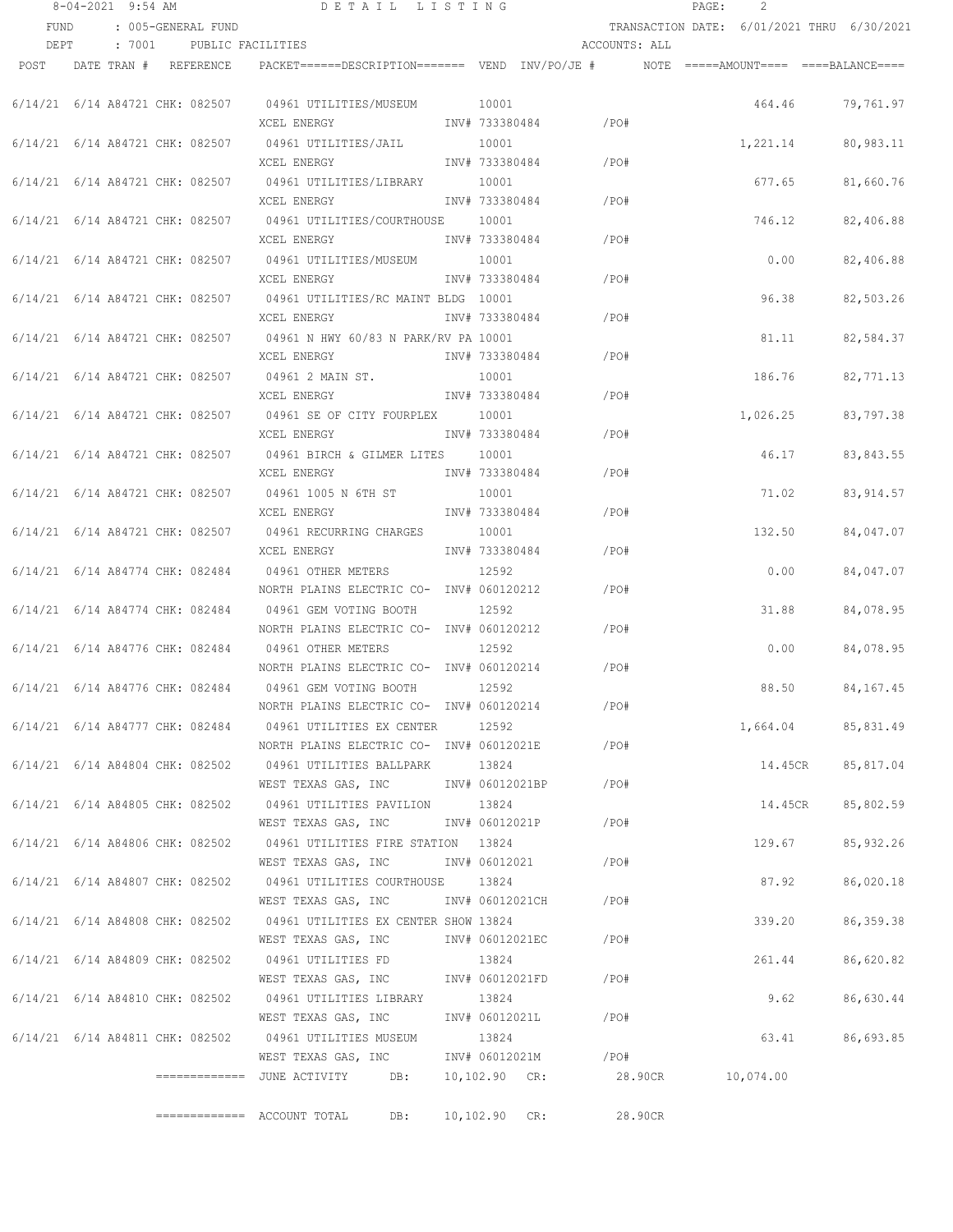| 8-04-2021 9:54 AM                                                  | DETAIL LISTING                                                                                                  |     |            |                            |                                                      | PAGE: 3 |                                            |
|--------------------------------------------------------------------|-----------------------------------------------------------------------------------------------------------------|-----|------------|----------------------------|------------------------------------------------------|---------|--------------------------------------------|
| FUND : 005-GENERAL FUND                                            |                                                                                                                 |     |            |                            |                                                      |         | TRANSACTION DATE: 6/01/2021 THRU 6/30/2021 |
| DEPT : 7016 CEMETERY                                               |                                                                                                                 |     |            |                            | ACCOUNTS: ALL                                        |         |                                            |
|                                                                    | POST DATE TRAN # REFERENCE PACKET======DESCRIPTION======= VEND INV/PO/JE # NOTE =====AMOUNT==== ====BALANCE==== |     |            |                            |                                                      |         |                                            |
| 5-7016-0133 UTILITIES                                              |                                                                                                                 |     |            |                            |                                                      |         |                                            |
|                                                                    | BEGINNING BALANCE                                                                                               |     |            |                            |                                                      |         | 25.56                                      |
| $6/14/21$ $6/14$ A84721 CHK: 082507 04961 UTILITIES/CEMETERY 10001 | XCEL ENERGY 1NV# 733380484 / PO#                                                                                |     |            |                            |                                                      |         | 22.30 47.86                                |
|                                                                    | =============    JUNE  ACTIVITY            DB:                  22.30      CR:                    0.00          |     |            |                            |                                                      | 22.30   |                                            |
|                                                                    |                                                                                                                 |     |            |                            |                                                      |         |                                            |
|                                                                    | ============ ACCOUNT TOTAL DB: 22.30 CR: 0.00                                                                   |     |            |                            |                                                      |         |                                            |
|                                                                    |                                                                                                                 |     |            |                            |                                                      |         |                                            |
|                                                                    |                                                                                                                 |     |            |                            | ** REPORT TOTALS ** --- DEBITS --- -- -- CREDITS --- |         |                                            |
|                                                                    | BEGINNING BALANCES:                                                                                             |     |            | 79,481.64                  | 0.00                                                 |         |                                            |
|                                                                    | REPORTED ACTIVITY:                                                                                              |     |            | 10,978.20                  | 28.90CR                                              |         |                                            |
|                                                                    | ENDING BALANCES:                                                                                                |     | 90,459.84  |                            | 28.90CR                                              |         |                                            |
|                                                                    | TOTAL FUND ENDING BALANCE: 90,430.94                                                                            |     |            |                            |                                                      |         |                                            |
| FUND: 010-AIRPORT                                                  |                                                                                                                 |     |            |                            |                                                      |         |                                            |
| DEPT: 7010 AIRPORT                                                 |                                                                                                                 |     |            |                            |                                                      |         |                                            |
| 5-7010-0133 UTILITIES                                              |                                                                                                                 |     |            |                            |                                                      |         |                                            |
|                                                                    | BEGINNING BALANCE                                                                                               |     |            |                            |                                                      |         | 5,923.69                                   |
|                                                                    | 6/01/21 6/01 A84602 CHK: 001826 04942 UTILITIES AIRPORT MAY 20 10681                                            |     |            |                            |                                                      | 36.24   | 5,959.93                                   |
|                                                                    | CITY OF CANADIAN MOTHOM INV# 05202021AIR / PO#                                                                  |     |            |                            |                                                      |         |                                            |
| $6/01/21$ $6/01$ A84608 CHK: 001828 04942 INTERNET MAY 2021 14900  |                                                                                                                 |     |            |                            |                                                      | 42.49   | 6,002.42                                   |
|                                                                    | <b>PTCI</b>                                                                                                     |     |            | INV# 05202021AIR / PO#     |                                                      |         |                                            |
| 6/14/21 6/14 A84966 CHK: 001835 04960 UTILITIES MAY 2021 12592     |                                                                                                                 |     |            |                            |                                                      |         | 446.84 6,449.26                            |
|                                                                    | NORTH PLAINS ELECTRIC CO- INV# 06012021A / /PO#                                                                 |     |            |                            |                                                      |         |                                            |
|                                                                    | 6/25/21 6/26 A85090 CHK: 001839 04979 INTERNET SERVICE-AIRPORT 14900                                            |     |            |                            |                                                      | 42.50   | 6,491.76                                   |
|                                                                    | PTCI                                                                                                            |     |            | INV# 07/06/21 AIRPORT /PO# |                                                      |         |                                            |
|                                                                    | =============   JUNE  ACTIVITY                                                                                  | DB: | 568.07 CR: |                            | 0.00                                                 | 568.07  |                                            |
|                                                                    |                                                                                                                 |     | 568.07 CR: |                            | 0.00                                                 |         |                                            |
| *-*-*-*-*-*-*-*-*-*-*-*-*-*-                                       | 000 ERRORS IN THIS REPORT!                                                                                      |     |            |                            | *-*-*-*-*-*-*-*-*-*-*-*-*-*-*                        |         |                                            |
|                                                                    | ** REPORT TOTALS ** --- DEBITS ---                                                                              |     |            |                            | $---$ CREDITS $---$                                  |         |                                            |
|                                                                    | BEGINNING BALANCES:                                                                                             |     |            | 5,923.69                   | 0.00                                                 |         |                                            |
|                                                                    | REPORTED ACTIVITY:                                                                                              |     |            | 568.07                     | 0.00                                                 |         |                                            |
|                                                                    | ENDING BALANCES:                                                                                                |     | 6,491.76   |                            | 0.00                                                 |         |                                            |
|                                                                    | TOTAL FUND ENDING BALANCE:                                                                                      |     | 6,491.76   |                            |                                                      |         |                                            |
|                                                                    |                                                                                                                 |     |            |                            |                                                      |         |                                            |

FUND: 011-ROAD & BRIDGE PCT 1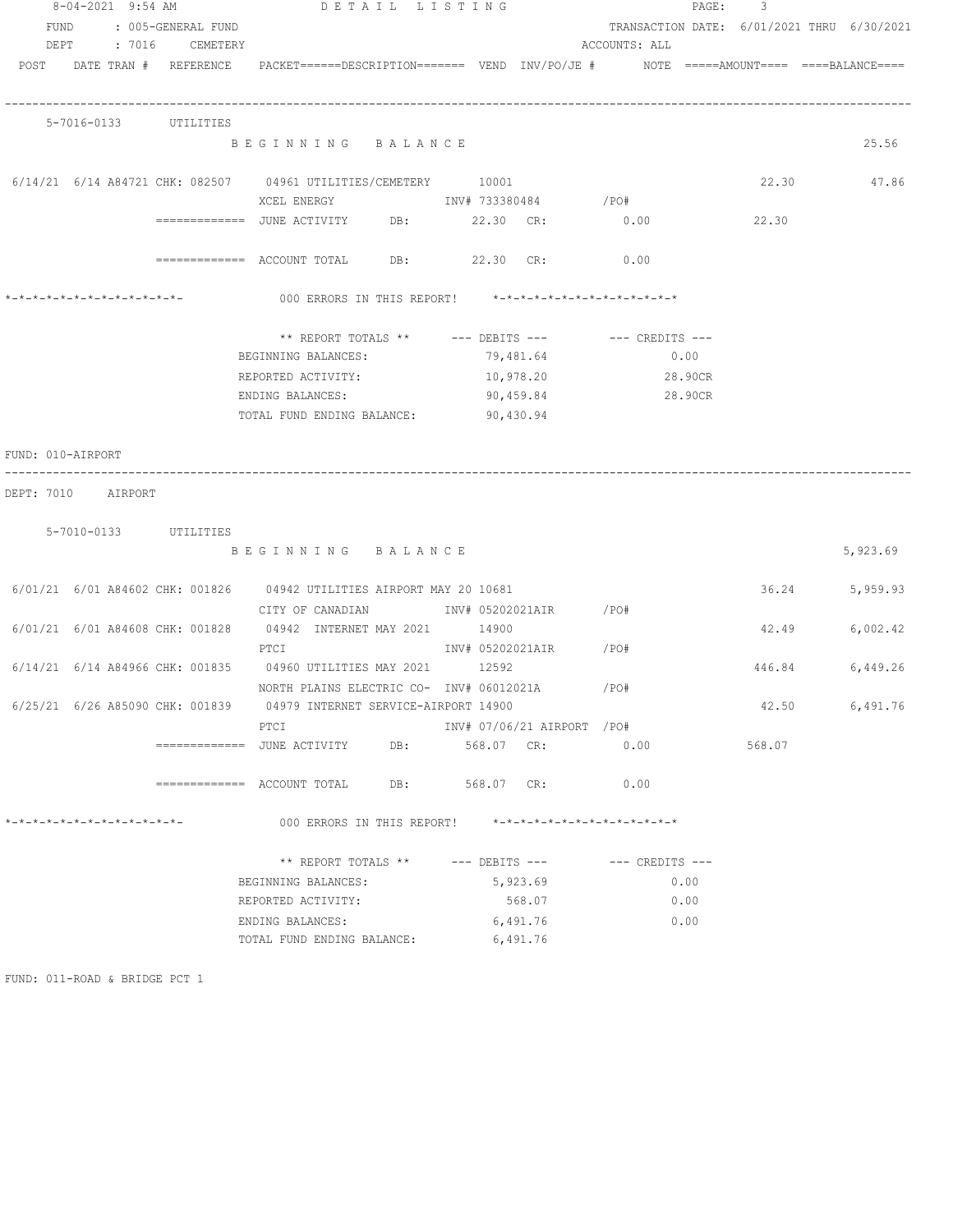|                               | 8-04-2021 9:54 AM |                                | DETAIL LISTING                                                                                                                                                  |     |            |          |               |      | PAGE: 4 |                                            |
|-------------------------------|-------------------|--------------------------------|-----------------------------------------------------------------------------------------------------------------------------------------------------------------|-----|------------|----------|---------------|------|---------|--------------------------------------------|
|                               |                   | FUND : 011-ROAD & BRIDGE PCT 1 |                                                                                                                                                                 |     |            |          |               |      |         | TRANSACTION DATE: 6/01/2021 THRU 6/30/2021 |
|                               |                   | DEPT : 4011 ROAD & BRIDGE 1    |                                                                                                                                                                 |     |            |          | ACCOUNTS: ALL |      |         |                                            |
|                               |                   |                                | POST DATE TRAN # REFERENCE PACKET======DESCRIPTION======= VEND INV/PO/JE # NOTE =====AMOUNT==== ====BALANCE====                                                 |     |            |          |               |      |         |                                            |
|                               |                   | 5-4011-0133 UTILITIES/PCT 1    |                                                                                                                                                                 |     |            |          |               |      |         |                                            |
|                               |                   |                                | BEGINNING BALANCE                                                                                                                                               |     |            |          |               |      |         | 2,336.27                                   |
|                               |                   |                                | 6/01/21 6/01 A84618 CHK: 082406 04939 UTITLITES PCT 1 10681<br>CITY OF CANADIAN $\qquad \qquad \qquad \text{INV}\# \text{ 05172021} \qquad \qquad \text{/PO}\#$ |     |            |          |               |      |         | 29.43 2,365.70                             |
|                               |                   |                                | $6/14/21$ $6/14$ A84774 CHK: 082484 04961 PCT 1 12592<br>NORTH PLAINS ELECTRIC CO- $\,$ INV# 060120212 $\,$ /PO#                                                |     |            |          |               |      | 0.00    | 2,365.70                                   |
|                               |                   |                                | $6/14/21$ $6/14$ A84775 CHK: 082484 04961 UTILITIES PCT 1 12592<br>NORTH PLAINS ELECTRIC CO- $\frac{1}{100}$ NV# 060120213 / PO#                                |     |            |          |               |      | 84.93   | 2,450.63                                   |
|                               |                   |                                | $6/14/21$ $6/14$ A84776 CHK: 082484 04961 PCT 1 1 12592<br>NORTH PLAINS ELECTRIC CO- INV# 060120214 / PO#                                                       |     |            |          |               |      | 0.00    | 2,450.63                                   |
|                               |                   |                                | 6/14/21 6/14 A84812 CHK: 082502 04961 UTILITIES PCT 1 13824<br>WEST TEXAS GAS, INC MONTH 06222021PCT1 / PO#                                                     |     |            |          |               |      |         | 62.29 2,512.92                             |
|                               |                   |                                | ============= JUNE ACTIVITY DB: 176.65 CR: 0.00                                                                                                                 |     |            |          |               |      | 176.65  |                                            |
|                               |                   |                                | ============ ACCOUNT TOTAL DB: 176.65 CR: 0.00                                                                                                                  |     |            |          |               |      |         |                                            |
|                               |                   |                                | *-*-*-*-*-*-*-*-*-*-*-*-*-           000 ERRORS IN THIS REPORT!    *-*-*-*-*-*-*-*-*-*-*-*-*-*                                                                  |     |            |          |               |      |         |                                            |
|                               |                   |                                | ** REPORT TOTALS ** --- DEBITS --- -- CREDITS ---<br>BEGINNING BALANCES: 2,336.27                                                                               |     |            |          |               | 0.00 |         |                                            |
|                               |                   |                                | REPORTED ACTIVITY:                                                                                                                                              |     |            | 176.65   |               | 0.00 |         |                                            |
|                               |                   |                                | ENDING BALANCES:                                                                                                                                                |     |            | 2,512.92 |               | 0.00 |         |                                            |
|                               |                   |                                | TOTAL FUND ENDING BALANCE: 2,512.92                                                                                                                             |     |            |          |               |      |         |                                            |
| FUND: 012-ROAD & BRIDGE PCT 2 |                   |                                |                                                                                                                                                                 |     |            |          |               |      |         |                                            |
| DEPT: 4012 ROAD & BRIDGE 2    |                   |                                |                                                                                                                                                                 |     |            |          |               |      |         |                                            |
|                               |                   | 5-4012-0133 UTILITIES/PCT 2    | BEGINNING BALANCE                                                                                                                                               |     |            |          |               |      |         | 3,186.69                                   |
|                               |                   |                                |                                                                                                                                                                 |     |            |          |               |      |         |                                            |
|                               |                   |                                | 6/14/21 6/14 A84773 CHK: 082484 04961 UTILITIES PCT 2 12592<br>NORTH PLAINS ELECTRIC CO- INV# 060120211                                                         |     |            |          | /PO#          |      | 149.51  | 3,336.20                                   |
|                               |                   |                                | 6/14/21 6/14 A84774 CHK: 082484 04961 PCT 2<br>NORTH PLAINS ELECTRIC CO- INV# 060120212                                                                         |     | 12592      |          |               |      | 0.00    | 3,336.20                                   |
|                               |                   |                                | 6/14/21 6/14 A84776 CHK: 082484 04961 PCT 2                                                                                                                     |     | 12592      |          | /PO#          |      | 0.00    | 3,336.20                                   |
|                               |                   |                                | NORTH PLAINS ELECTRIC CO- INV# 060120214<br>------------- JUNE ACTIVITY DB: 149.51 CR:                                                                          |     |            |          | /PO#          | 0.00 | 149.51  |                                            |
|                               |                   |                                |                                                                                                                                                                 | DB: | 149.51 CR: |          |               | 0.00 |         |                                            |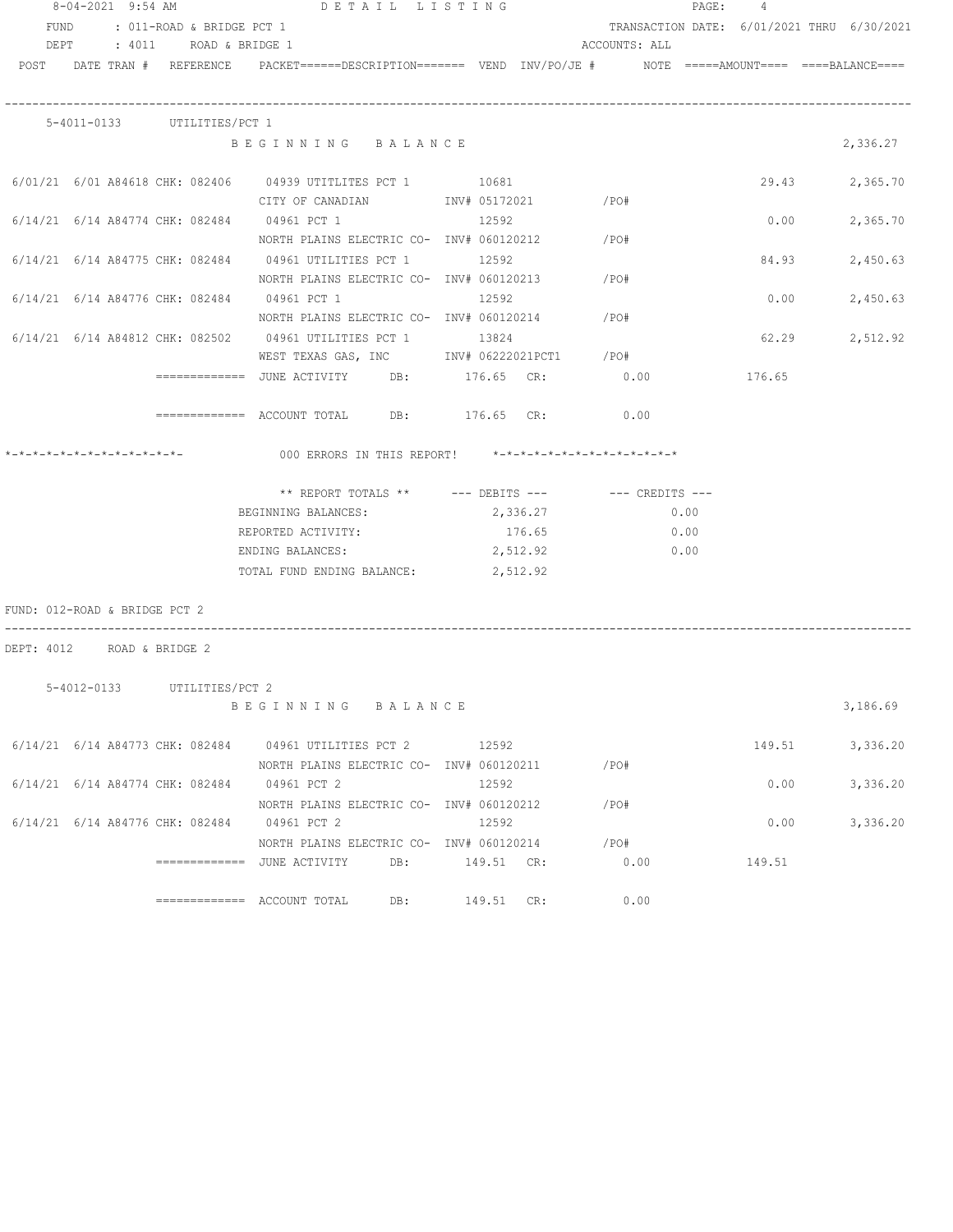| 8-04-2021 9:54 AM                                                                                              | DETAIL LISTING                                          | PAGE: 5    |                                            |        |                 |
|----------------------------------------------------------------------------------------------------------------|---------------------------------------------------------|------------|--------------------------------------------|--------|-----------------|
| FUND : 012-ROAD & BRIDGE PCT 2                                                                                 |                                                         |            | TRANSACTION DATE: 6/01/2021 THRU 6/30/2021 |        |                 |
| DEPT : 4012 ROAD & BRIDGE 2                                                                                    |                                                         |            | ACCOUNTS: ALL                              |        |                 |
| POST DATE TRAN # REFERENCE PACKET=====DESCRIPTION======= VEND INV/PO/JE # NOTE =====AMOUNT==== ====BALANCE==== |                                                         |            |                                            |        |                 |
| *_*_*_*_*_*_*_*_*_*_*_*_*_*_                                                                                   | 000 ERRORS IN THIS REPORT! *-*-*-*-*-*-*-*-*-*-*-*-*-*- |            |                                            |        |                 |
|                                                                                                                |                                                         |            |                                            |        |                 |
|                                                                                                                | ** REPORT TOTALS ** --- DEBITS --- -- -- CREDITS ---    |            |                                            |        |                 |
|                                                                                                                | BEGINNING BALANCES:                                     | 3,186.69   | 0.00                                       |        |                 |
|                                                                                                                | REPORTED ACTIVITY:                                      | 149.51     | 0.00                                       |        |                 |
|                                                                                                                | ENDING BALANCES:                                        | 3,336.20   | 0.00                                       |        |                 |
|                                                                                                                | TOTAL FUND ENDING BALANCE:                              | 3,336.20   |                                            |        |                 |
| FUND: 013-ROAD & BRIDGE PCT 3                                                                                  |                                                         |            |                                            |        |                 |
| DEPT: 4013 ROAD & BRIDGE 3                                                                                     |                                                         |            |                                            |        |                 |
| 5-4013-0133 UTILITIES/PCT 3                                                                                    |                                                         |            |                                            |        |                 |
|                                                                                                                | BEGINNING BALANCE                                       |            |                                            |        | 5,074.26        |
| 6/14/21 6/14 A84774 CHK: 082484 04961 PCT 3 12592                                                              |                                                         |            |                                            | 0.00   | 5,074.26        |
|                                                                                                                | NORTH PLAINS ELECTRIC CO- INV# 060120212 / PO#          |            |                                            |        |                 |
| 6/14/21 6/14 A84776 CHK: 082484 04961 PCT 3                                                                    |                                                         | 12592      |                                            | 169.69 | 5,243.95        |
|                                                                                                                | NORTH PLAINS ELECTRIC CO- INV# 060120214                |            | $/$ PO#                                    |        |                 |
|                                                                                                                |                                                         |            | 0.00                                       | 169.69 |                 |
|                                                                                                                | ============= ACCOUNT TOTAL DB: 169.69 CR:              |            | 0.00                                       |        |                 |
| *_*_*_*_*_*_*_*_*_*_*_*_*_*_*_                                                                                 | 000 ERRORS IN THIS REPORT! *-*-*-*-*-*-*-*-*-*-*-*-*-*- |            |                                            |        |                 |
|                                                                                                                | ** REPORT TOTALS ** --- DEBITS --- -- CREDITS ---       |            |                                            |        |                 |
|                                                                                                                | BEGINNING BALANCES:                                     | 5,074.26   | 0.00                                       |        |                 |
|                                                                                                                | REPORTED ACTIVITY:                                      | 169.69     | 0.00                                       |        |                 |
|                                                                                                                | ENDING BALANCES:                                        | 5,243.95   | 0.00                                       |        |                 |
|                                                                                                                | TOTAL FUND ENDING BALANCE:                              | 5,243.95   |                                            |        |                 |
| FUND: 014-ROAD & BRIDGE PCT 4                                                                                  |                                                         |            |                                            |        |                 |
| DEPT: 4014 ROAD & BRIDGE 4                                                                                     |                                                         |            |                                            |        |                 |
|                                                                                                                |                                                         |            |                                            |        |                 |
| 5-4014-0133 UTILITIES/PCT 4                                                                                    | BEGINNING BALANCE                                       |            |                                            |        | 4,157.07        |
|                                                                                                                |                                                         |            |                                            |        |                 |
| 6/14/21 6/14 A84774 CHK: 082484 04961 PCT 4                                                                    |                                                         | 12592      |                                            |        | 232.92 4,389.99 |
|                                                                                                                | NORTH PLAINS ELECTRIC CO- INV# 060120212                | 12592      | /PO#                                       | 0.00   |                 |
| 6/14/21 6/14 A84776 CHK: 082484 04961 PCT 4                                                                    |                                                         |            |                                            |        | 4,389.99        |
|                                                                                                                | NORTH PLAINS ELECTRIC CO- INV# 060120214                |            | / PO#                                      |        |                 |
|                                                                                                                | ============= JUNE ACTIVITY DB: 232.92 CR:              |            | 0.00                                       | 232.92 |                 |
|                                                                                                                |                                                         | 232.92 CR: | 0.00                                       |        |                 |